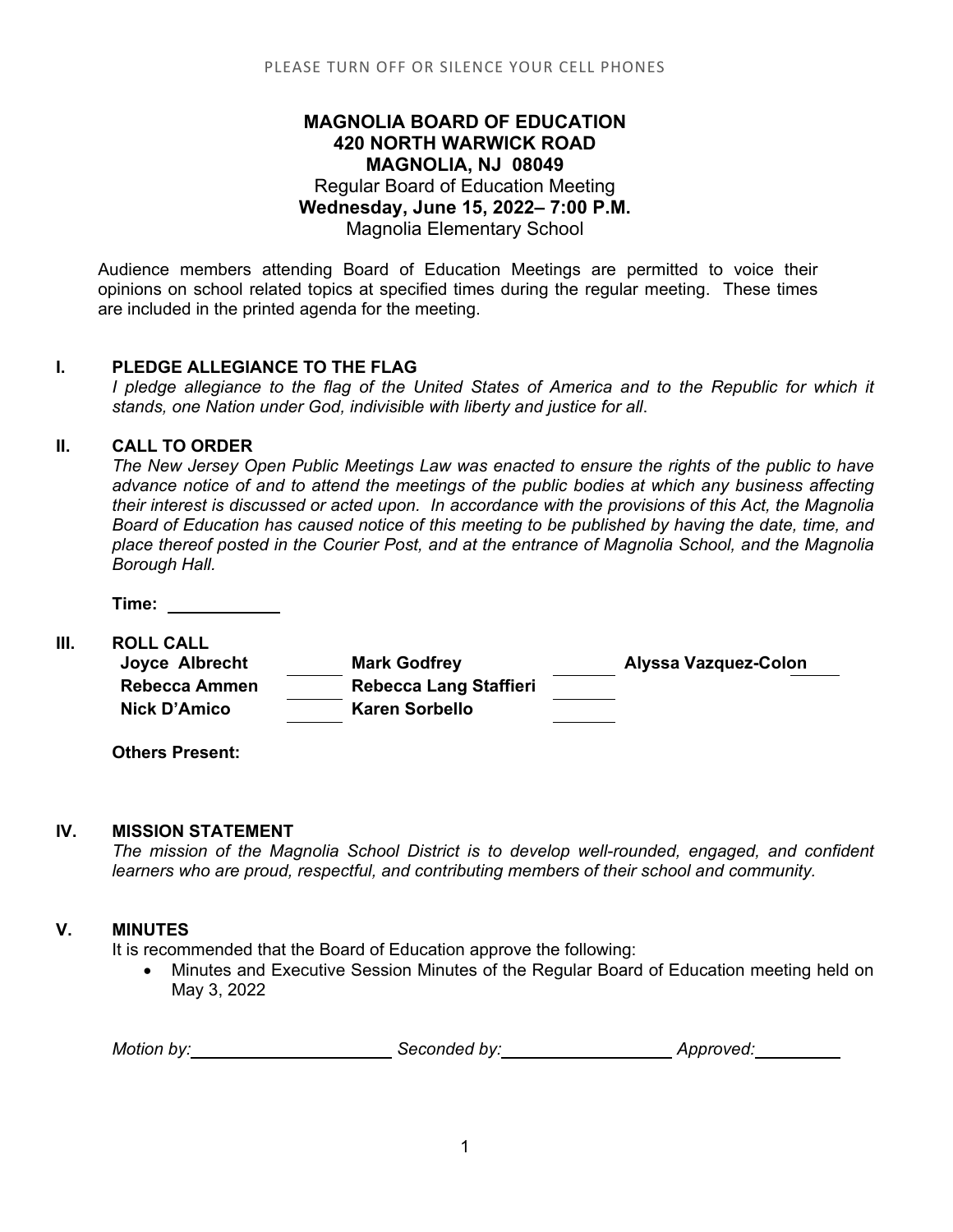## **VI. AUDIENCE PARTICIPATION I – AGENDA ITEMS ONLY**

It is recommended that the Board of Education approve to open the meeting to the public regarding agenda items only.

| Motion by: | Seconded by: | Approved: |
|------------|--------------|-----------|
|------------|--------------|-----------|

Members of the public are encouraged to speak during the public portion of the meeting. Concerns stated, or actions requested by the public, will be taken under advisement by the Board for investigation, discussion, and action or disposition at a later time/date. However, if your questions or comments pertain to litigation, student or personnel items, or negotiations, we would ask that you see the superintendent after the meeting, since we do not discuss these items in public.

Pursuant to NJSA 10:4-12(b), the Open Public Meetings Act, the Board shall not discuss personnel matters and shall not respond to comments made by members of the public.

Employees of the Magnolia School District retain all rights regarding defamation and slander according to the laws of New Jersey. The Board shall not entertain such comments. Nor shall the Board be held liable for comments made by member of the public. Further, the Board asks that citizens who choose to speak at a public board meeting be reminded that comments should always be respectful, non-defamatory and should maintain the level of decorum appropriate for a meeting of a public body.

When addressing the Board, please respect the following procedure:

- 1. Be recognized by the Board President.
- 2. State your full name and address before commenting.
- 3. Identify the resolution on which you will comment.
- 4. Wait to be recognized before making your comment(s).
- 5. Limit your comment(s) to the specific resolution.
- 6. Per Policy #0167, each statement made by a participant shall be limited to five minute's duration.

It is recommended that the Board of Education approve to close the Audience Participation I portion of the meeting.

| Motion by: | Seconded by: | Approved: |
|------------|--------------|-----------|
|------------|--------------|-----------|

## **VII. BOARD OF EDUCATION BUSINESS**

- **A. Unfinished Business**
- **B. New Business**
- **C. State and Local School Board Association**

#### **VIII. SUPERINTENDENT'S REPORT**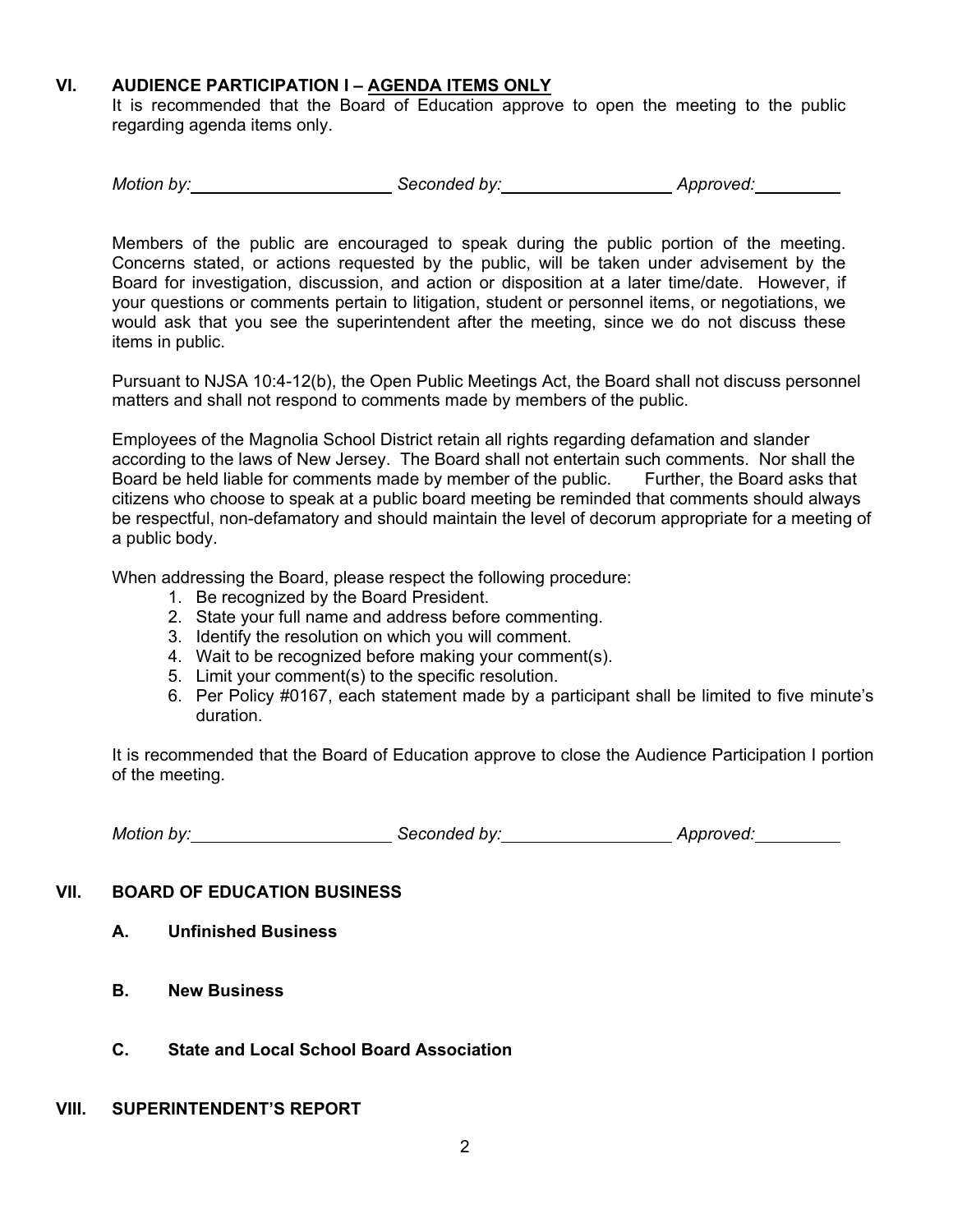## **IX. BOARD SECRETARY/BUSINESS ADMINISTRATOR REPORT**

### **Informational Items:**

#### **Board Actions:**

#### **Motion to approve items A through C**

#### **A Warrants**

The attached bill lists:

■ May 2022 warrants **(Attachment A1)** 

#### **B Approval of Payment of Bills**

Approval of the Business Administrator to continue payment of all bills until the next Board of Education meeting. The bill lists for those payments will be submitted at the next Board of Education meeting.

#### **C Void Checks**

Approval to void the following warrant account checks: #5165 04/28/22 \$57.58 Amazon #5153 04/11/22 \$4.32

*Motion by: Seconded by: Approved:*

## **Motion to approve items D through T**

**D Professional Services –** It is recommended that the Board of Education approve the following Resolution authorizing the appointment of Board Solicitor, School Auditor, Architect of Record, Brokers of Record, Custodian of School Funds, Physical Therapy Provider, Occupational Therapy Provider, and Substitute Staffing Services.

#### **RESOLUTION**

**WHEREAS,** the local Public Contracts Law (NJSA 40A:11.1 et seq. and 18A:18A-5) requires that the Resolution authorizing the award of contracts for "Professional Services" without competitive bids must be publicly advertised;

**NOW, THEREFORE, BE IT RESOLVED** by the Board of Education of Magnolia in the County of Camden, New Jersey, is hereby appointing the following persons to serve in the designated positions for the 2021-2022 school year:

| Parker McCay               | Solicitor           | \$185.00/hour       |
|----------------------------|---------------------|---------------------|
| Bowman and Company, LLP    | School Auditor      | \$28,850.00         |
| <b>Garrison Architects</b> | Architect of Record | \$35.00-150.00/hour |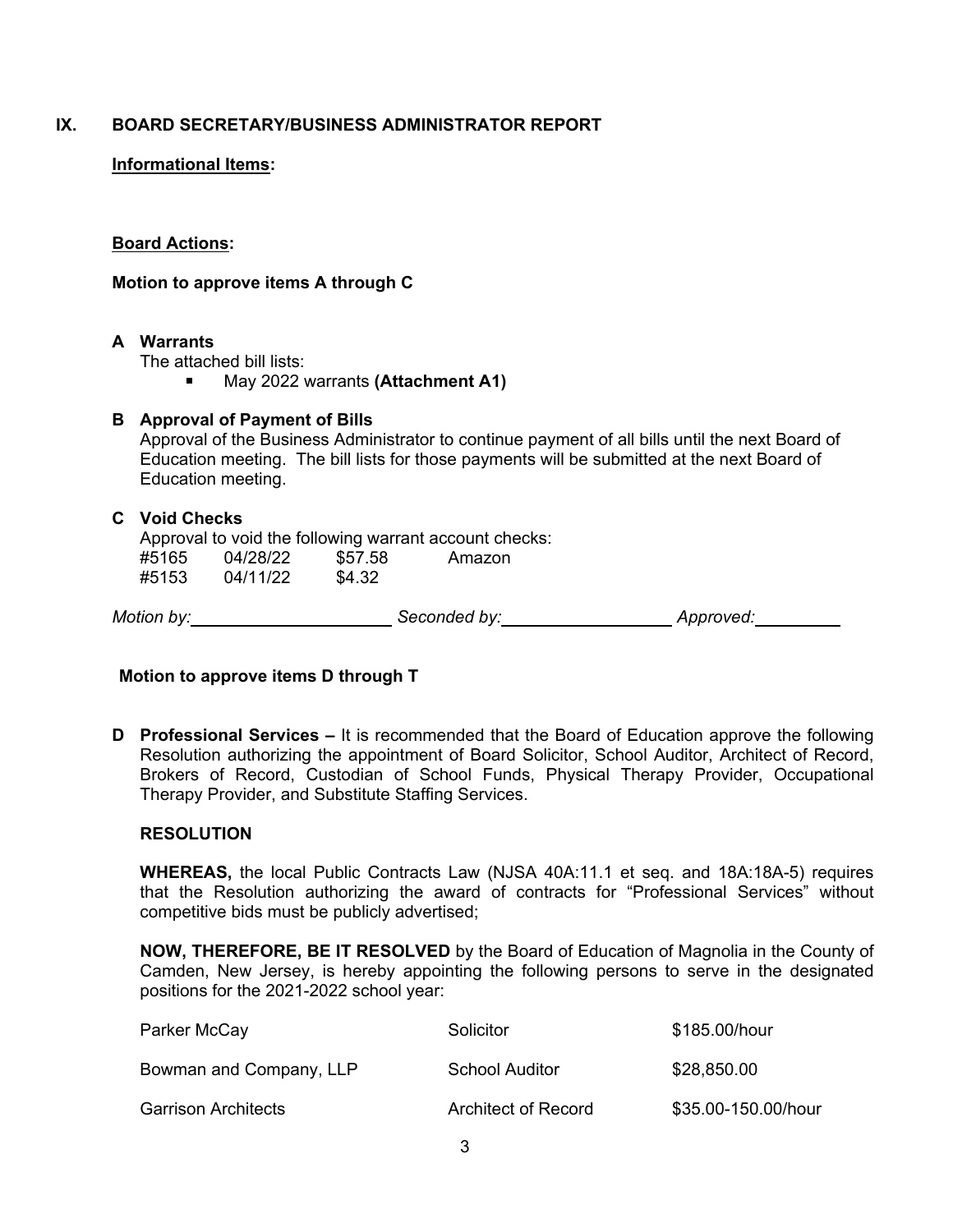| <b>Burlington County Joint Insurance</b><br>Fund | Liability/Workers<br>Comp Insurance         | Per Insurance<br>Requirements |
|--------------------------------------------------|---------------------------------------------|-------------------------------|
| Hardenbergh Insurance Group                      | Insurance Broker of Record                  | Per Insurance<br>Requirements |
| <b>Brown &amp; Brown Benefit Advisors</b>        | <b>Health Insurance Broker</b><br>of Record | Per Insurance<br>Requirements |
| Robin Sarlo                                      | <b>Custodian of School Funds</b>            | \$3,000.00                    |
| <b>Partners In Pediatrics</b>                    | Occupational Therapy                        | \$77.00/hour                  |
| Virtua PT and Rehab                              | <b>Physical Therapy</b>                     | \$81.00/hour                  |

A copy of this Resolution shall be published in the official newspaper of the Board of Education as required by law within ten (10) days of its passage.

- **E Audit Peer Review** To recognize the Peer Review Report conducted on Bowman & Company and that Bowman & Company is in compliance for the 2022-2023 school year for completion of the 2021-2022 audit.
- **F JIF Premium**  County Insurance Pool Joint Insurance Fund (BCIPJIF) insurance coverage and student accident coverage for the 2022-2023 school year at a cost of \$94,107.00
- **G Resolution 2022-6-1**  Resolution directing the distribution of net returned surplus funds held by Burlington County Insurance Pool Joint Insurance Fund in the amount of \$5,328.00 to be used to offset the 2022-2023 premium **(Attachment G1)**.
- **H PL 2015 Chapter 47**  To recognize the attached list to be in compliance with PL 2015 Chapter 47 **(Attachment H1)**.
- **I Non Fair and Open** To award a non fair and open contract to CM3 for HVAC services in an amount to exceed \$17,500.00 for the 2022-2023 school year (service agreement is \$21,708.00 for the year plus parts / extra hours).
- **J WJ Gross** To approve purchase through CCESC Contract #66CEPS with WJ Gross for gym painting in the amount of \$17,600.00.
- **K WJ Gross** To approve purchase through CCESC Contract #66CEPS with WJ Gross for backflow preventers in the amount of \$57,800.00.
- **L Bayada** To award a non fair and open contract to Bayada Home Health Care, Inc. for RN services for student #4898518196 in the amount of \$60.00 per hour for the 2022-2023 school year in an amount to exceed \$17,500.00.
- **M Tuition Contract**  To approve revised tuition contract with Clementon Board of Education for student #7563857496 in the amount of \$5,635.00 for a 1:1 aide for the 2021-2022 school year.
- **N Tuition Contract**  To approve tuition contract with Gloucester Twp. Board of Education for student #9342879487 in the amount of \$13,415.00 for a tuition for the 2021-2022 school year.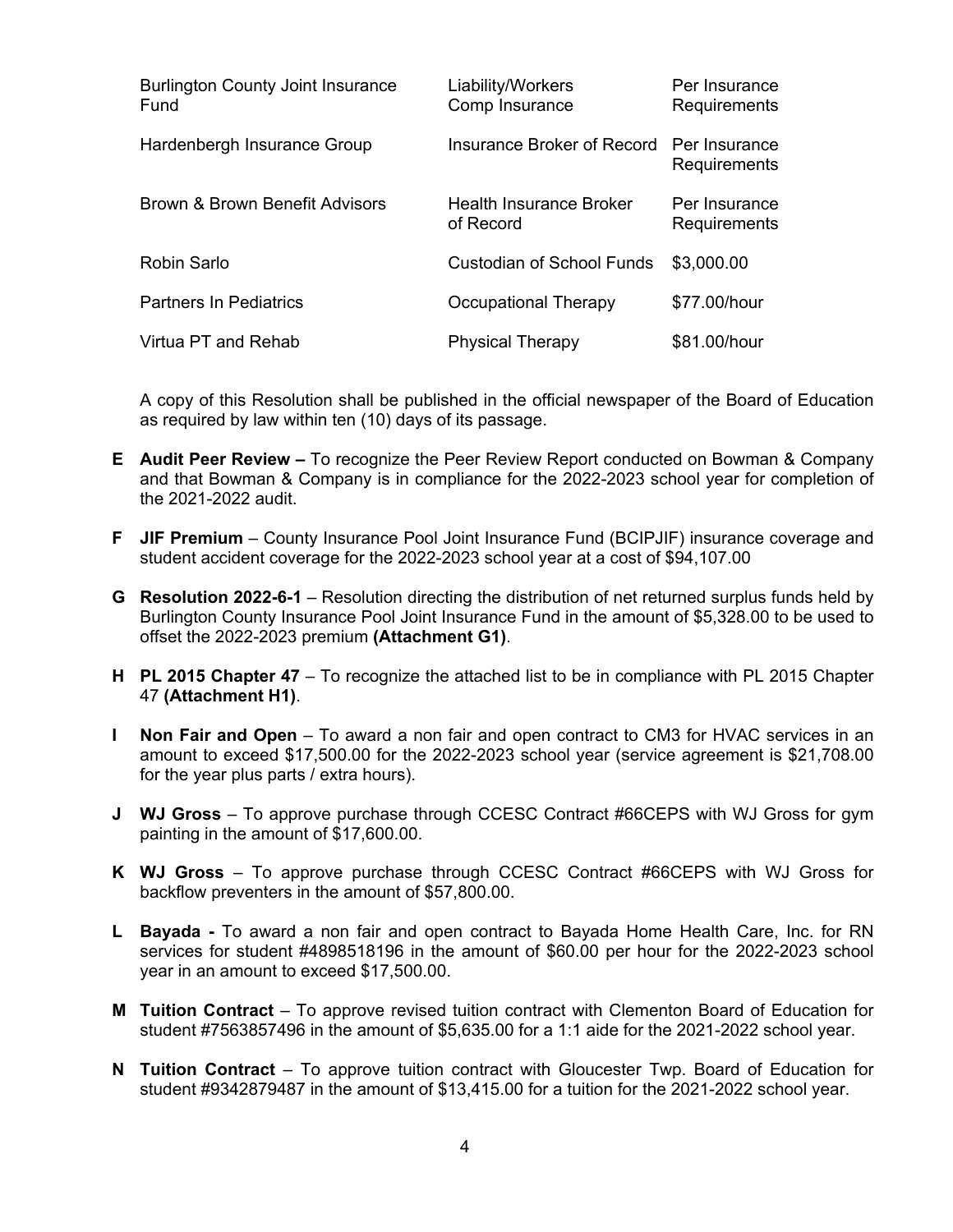- **O Tuition Contract**  To approve tuition contract with Gloucester Twp. Board of Education for student #9836252063 in the amount of \$13,631.00 for a tuition for the 2021-2022 school year.
- **P Tuition Contract**  To approve tuition contract with YALE School West, Inc. for student #9436434053 in the amount of \$78,787.80 for a tuition for the 2022-2023 school year.
- **Q ESEA Grant** To approve submission and acceptance of the 2022-2023 ESEA Grant in the following amounts:

Title I - \$102,025.00 Title II - \$24,404.00 Title IV - \$10,000.00

- **R ESEA Grant** To approve not to apply for ESEA Title III funds in the amount of \$588.00 for the 2022-2023 year.
- **S TriCare** To award a non fair and open contract to Tri Care Medical Transportation for student transportation services for the 2022-2023 school year in an amount to exceed \$17,500.00.

#### **T Amazing Transformations**

To award non fair and open contract to Amazing Transformations for the 2022-2023 school year for autism and behavioral consultative services in an amount to exceed \$17,500.00.

#### **Motion to approve items U through V**

**U Capital Reserve -** To approve the following resolution:

Resolution, to transfer up to \$200,000.00 of 2021-2022 year unspent budgeted Capital Reserve back into the Capital Reserve.

Resolution for Transfer of Current Year Unspent Capital Reserve to Reserve

WHEREAS, NJSA 18A:21-2, NJSA 18A:7G-31, and NJSA 18A:7F-41 permit a Board of Education to establish and/or deposit into certain reserve accounts at year end, and

WHEREAS, the aforementioned statutes authorize procedures, under the authority of the Commissioner of Education, which permit a board of education to transfer unanticipated excess current revenue or unexpended appropriations into reserve accounts during the month of June by board resolution, and

WHEREAS, the Magnolia Board of Education wishes to transfer unanticipated excess current year revenue or unexpended appropriations from the general fund into a Capital Reserve account at year end, and

WHEREAS, the Magnolia Board of Education has determined that an amount not to exceed \$200,000.00 is available for such purpose of transfer;

NOW THEREFORE BE IT RESOLVED by the Magnolia Board of Education that it hereby authorizes the district's School Business Administrator to make this transfer consistent with all applicable laws and regulations.

**V Capital Reserve -** To approve the following resolution: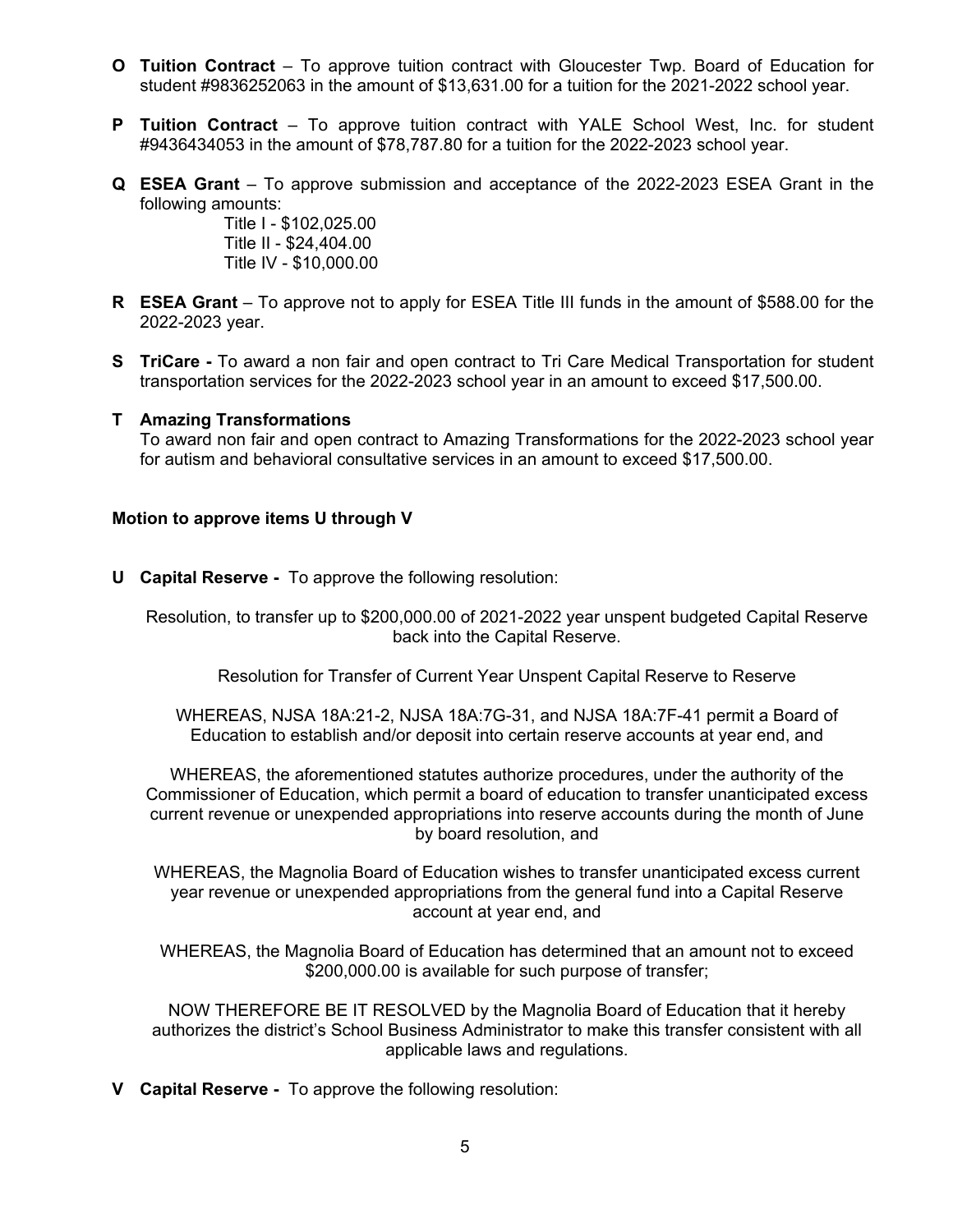Resolution, to transfer up to \$700,000 of 2021-2022 year surplus to Capital Reserve.

Resolution for Transfer of Current Year Surplus to Reserve

WHEREAS, NJSA 18A:21-2, NJSA 18A:7G-31, and NJSA 18A:7F-41 permit a Board of Education to establish and/or deposit into certain reserve accounts at year end, and

WHEREAS, the aforementioned statutes authorize procedures, under the authority of the Commissioner of Education, which permit a board of education to transfer unanticipated excess current revenue or unexpended appropriations into reserve accounts during the month of June by board resolution, and

WHEREAS, the Magnolia Board of Education wishes to transfer unanticipated excess current year revenue or unexpended appropriations from the general fund into a Capital Reserve account at year end, and

WHEREAS, the Magnolia Board of Education has determined that an amount not to exceed \$750,000 is available for such purpose of transfer;

NOW THEREFORE BE IT RESOLVED by the Magnolia Board of Education that it hereby authorizes the district's School Business Administrator to make this transfer consistent with all applicable laws and regulations.

Motion by: <u>Community Seconded by:</u> Seconded by: Approved: Approved:

#### **X. AUDIENCE PARTICIPATION II – PUBLIC COMMENT**

It is recommended that the Board of Education approve to open the meeting to the public regarding other items of interest.

*Motion by: Seconded by: Approved:*

It is recommended that the Board of Education approve to close the Audience Participation II portion of the meeting.

*Motion by: Seconded by: Approved:*

## **XI. RECESS INTO CLOSED SESSION (IF NECESSARY) Time:** \_\_\_\_\_\_\_\_\_\_\_\_\_\_

**WHEREAS,** N.J.S.A. 10:4-12 allows for a Public Body to go into closed session during a Public Meeting, and

**WHEREAS,** the Board of Education of the Magnolia Borough School District has deemed it necessary to go into closed session to discuss certain matters which are exempted from the Public; and

**WHEREAS,** the regular meeting of this Board of Education will reconvene at the conclusion of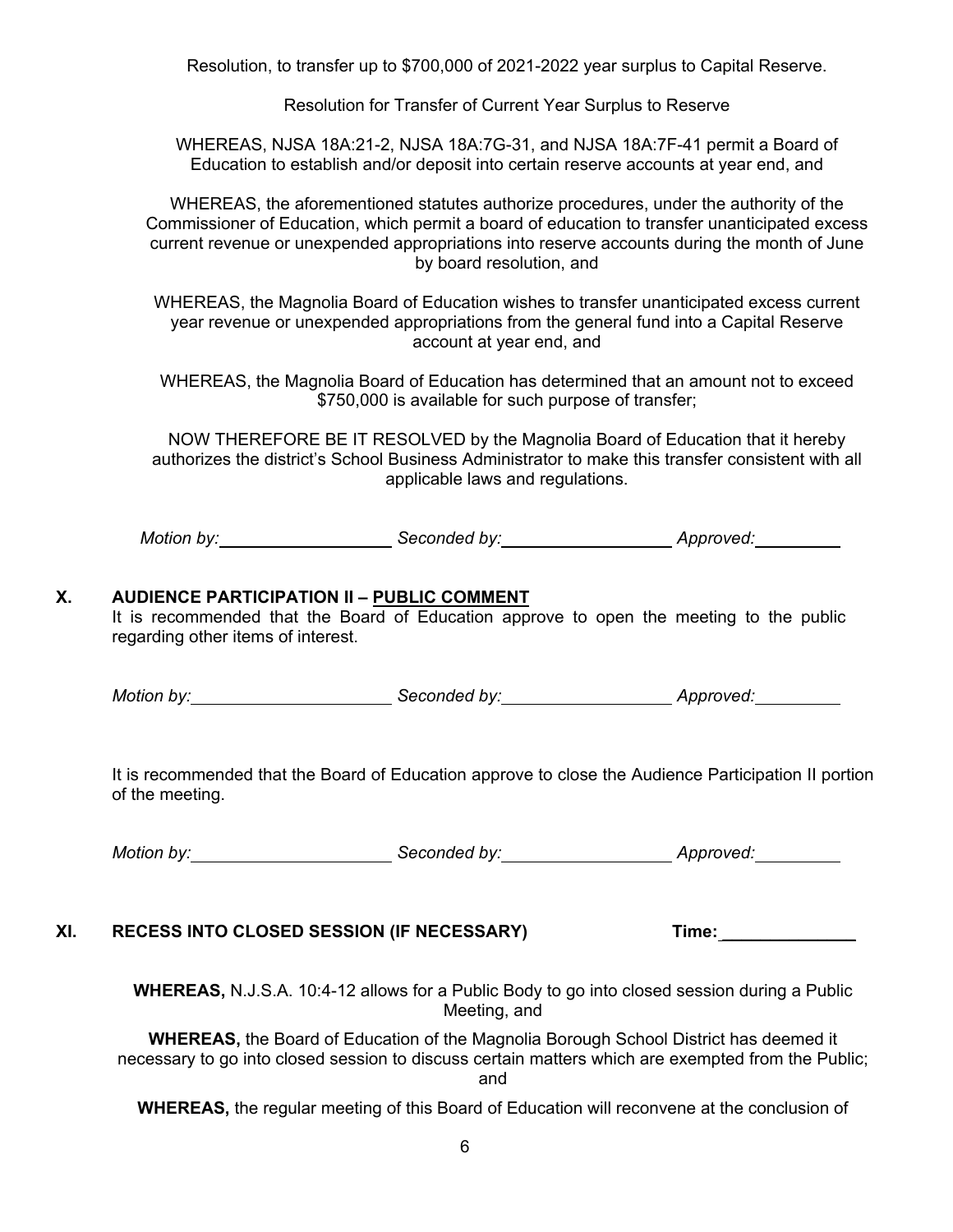closed session, at approximately \_\_\_\_\_ p.m. this evening.

**NOW, THEREFORE, BE IT RESOLVED** that the Board of Education of the Magnolia Borough School District will go into closed session for the following reason(s) as outlined in N.J.S.A. 10:4-12:

- \_\_\_\_\_\_Any matter which, by express provision of Federal Law, State Statute or Rule of Court shall be rendered confidential or excluded from discussion in public (Provision relied upon:
- Any matter in which the release of information would impair a right to receive funds from the federal government;

Any matter the disclosure of which constitutes an unwarranted invasion of individual privacy;

- Any collective bargaining agreement, or the terms and conditions of which are proposed for inclusion in any collective bargaining agreement, including the negotiation of terms and conditions with employees or representatives of employees of the public body (Specify contract:  $\qquad \qquad$  );
- Any matter involving the purpose, lease or acquisition of real property with public funds, the setting of bank rates or investment of public funds where it could adversely affect the public interest if discussion of such matters were disclosed;
- Any tactics and techniques utilized in protecting the safety and property of the public provided that their disclosure could impair such protection;
	- Any investigations of violations or possible violations of the law;
- Any pending or anticipated litigation or contract negotiation in which the public body is or may become a party. Any matters falling within the attorney-client privilege, to the extent that confidentiality is required in order for the attorney to exercise his ethical duties as a lawyer (If pending or anticipated litigation, the matter is: \_\_\_\_\_\_\_\_\_\_\_\_\_\_\_\_\_\_\_\_\_\_\_\_\_\_

 $\hspace{.5cm}$  , and the contract of the contract of the contract of the contract of the contract of the contract of the contract of the contract of the contract of the contract of the contract of the contract of the contract

 $\hspace{.5cm}$  , and the contract of the contract of the contract of the contract of the contract of the contract of the contract of the contract of the contract of the contract of the contract of the contract of the contract

(If contract negotiation the nature of the contract and interested party is \_\_\_\_\_\_

*Under certain circumstances, if public disclosure of the matter would have a potentially negative impact on the District's position in the litigation or negotiation, this information may be withheld until such time that the matter is concluded or the circumstances no longer present a potential impact)*;

Any matter involving the employment, appointment, termination of employment, terms and conditions of employment, evaluation of the performance, promotion or disciplining of any specific prospective public officer or employee or current public officer or employee employed or appointed by the public body, unless all individual employees or appointees whose rights could be adversely affected request in writing that such matter or matters be discussed at a public meeting (Subject to the balancing of the public's interest and the employee's privacy rights under *South Jersey Publishing*, 124 N.J. 478, the employee(s) and nature of discussion is **with a set of the set of the set of the set of the set of the set of the set of the set of the set of the set of the set of the set of the set of the set of the set of the set of the set of the set** 

Any deliberation of a public body occurring after a public hearing that may result in the imposition of a specific civil penalty upon the responding party or the suspension or loss of a license or permit belonging to the responding party as a result of an act of omission for which the responding party bears responsibility;

 $\hspace{.5cm}\bigg)$  ;

**BE IT FURTHER RESOLVED** that the Board of Education hereby declares that its discussion of the aforementioned subject(s) may be made public at a time when the Board Attorney